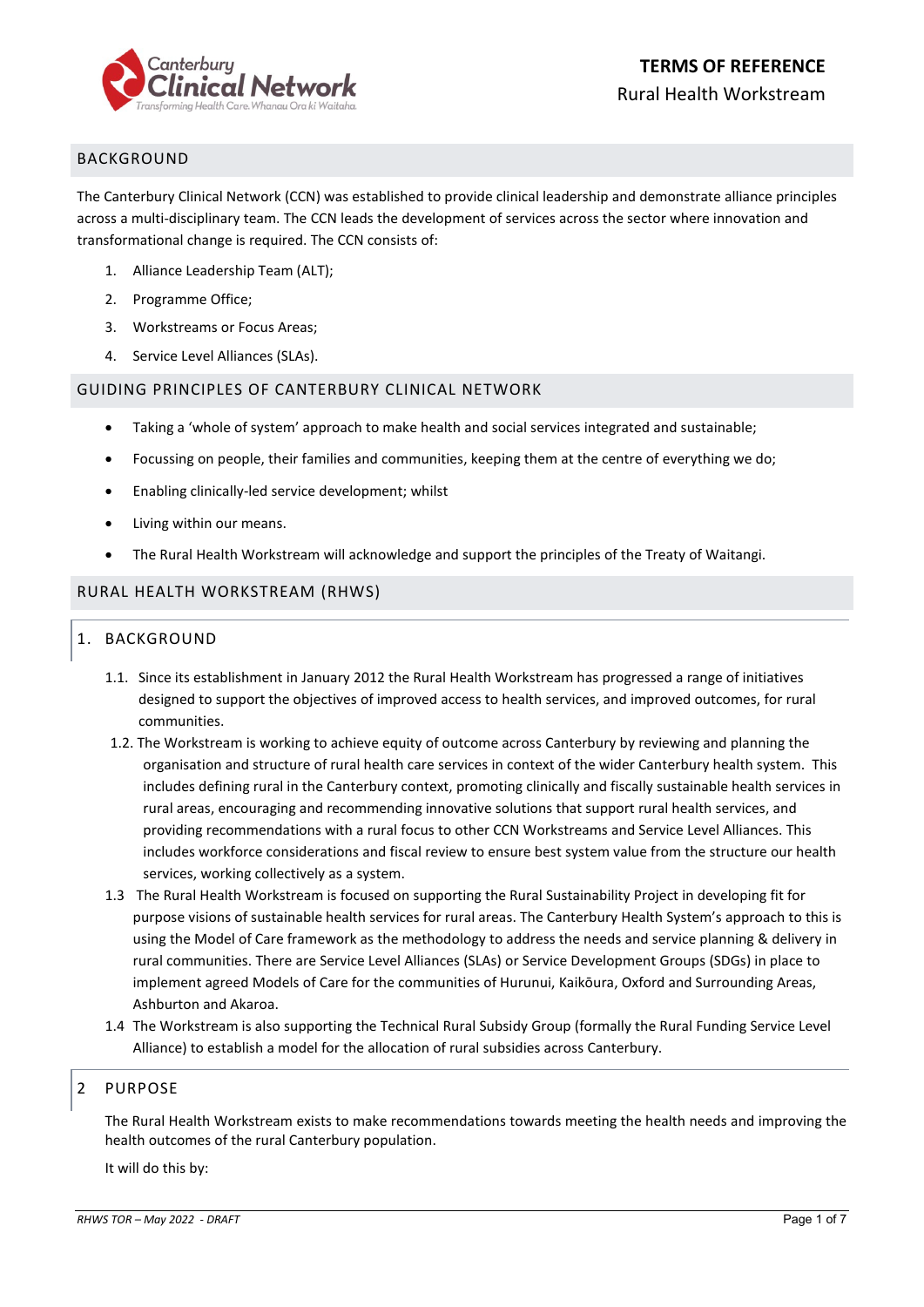- Reviewing current services and planning the future organisation and structure of rural<sup>[1](#page-1-0)</sup> health care services in context of the wider Canterbury health system so that equity of outcome across Canterbury is achieved;
- Promoting clinically and fiscally sustainable health services in rural areas;
- Encouraging and recommending innovative solutions that support rural health services;
- Understanding and monitoring population trends across rural communities;
- Identify emerging issues for rural health service delivery;
- Provide a national advocacy channel to and from rural health groups, including (but not limited to) the Rural Health Association Aotearoa New Zealand (RHAANZ) and the National Rural Health Advisory Group (NRHAG), in addition to regional developments and opportunities, including the South Island Workforce Development Hub.
- Providing cross-links with, and supporting recommendations of a rural focus to the various SLAs and Workstreams across the Canterbury health system.

## 3 MANDATE AND SCOPE

3.1 In Scope :

The Rural Health Workstream is steering and informing rural community engagement and service development processes.

The Rural Health Workstream has the mandate to review current service activities with the intention of identifying areas needing increased efficiencies and/or improved service levels.

Members have the authority to meet with relevant stakeholders, especially consumers, and service providers to gain information and ideas for improvements.

3.2 Out of Scope:

It is not within the scope of the Workstream to contract with service providers or directly change existing contractual terms;

The Workstream does not have the mandate to manage a programme of service delivery nor is it responsible for developing and delivering on the programme budget.

## 4 MEMBERSHIP

- 4.1 The membership of the Workstream will include consumers with rural experience, Manawhenua ki Waitaha representation, professionals who participate (e.g. referrers or providers) in the relevant services across rural settings, those who work in key related services, management from relevant health organisations and community groups;
- 4.2 Members are selected not as representatives of specific organisations or communities of interest, but because collectively they provide the range of competencies required for the alliance to achieve success;
- 4.3 As the Rural Health Workstream focuses on specific approaches, it may be to form Working Groups and/or co-opt members as required;
- 4.4 The Workstream will review membership annually to ensure it remains appropriate, with a view of a 3 year maximum term;
- 4.5 Membership will ideally include a member of the CCN Alliance Leadership Team (ALT);

<span id="page-1-0"></span> $1$  Rural practices are those serving a community that:

<sup>•</sup> is in an area defined by Statistics NZ as rural, minor urban, or secondary urban area; and

<sup>•</sup> has a population of 15,000 people or less; and

<sup>•</sup> with a clinic at least 30 km or at least 30 min travel time as calculated by AA Maps from Christchurch Hospital.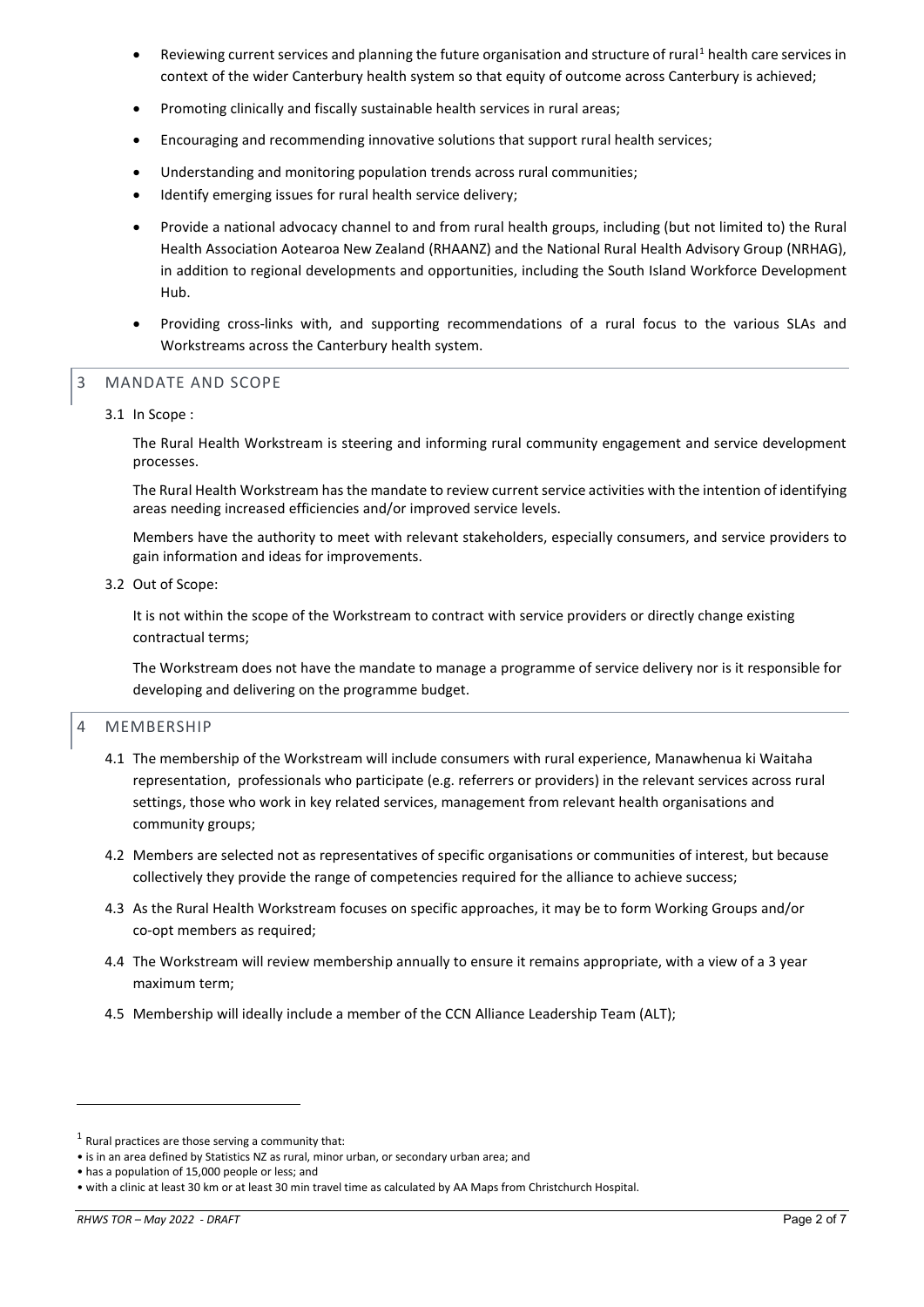- 4.6 It is the expectation that a member will be able to attend two-thirds of scheduled meetings annually, unless discussed and agreed with Chair. They should discuss participation with their originating organisation, especially if activity takes place during work hours;
- 4.7 A member may nominate an alternate person if they are unable to attend a meeting. The member is responsible for providing all necessary information to the alternate;
- 4.8 Remuneration for meeting attendance will be as defined in the CCN Remuneration Policy. Attendance lists should be collected and forwarded to the Programme Office for payment;
- 4.9 When a member is absent for more than two consecutive group meetings without prior apology, or if the member is not able to contribute to the good of the group, the Chair will consider their membership status for revocation, following discussion with the member or reasonable attempts to contact the member;

4.10The Workstream will be eligible for project management and analytical support through the Programme Office.

## 5 SELECTION OF MEMBERS, CHAIRPERSON AND DEPUTY CHAIRPERSON

- 5.1 New or replacement members will be identified by the Workstream for their required skills/expertise. The appointment will require endorsement from the ALT on recommendation from the Workstream;
- 5.2 The Deputy Chair will, in most cases, be nominated by members of the Workstream. Where there is more than one nominee for either one or both positions, the election will be put to a vote.
- 5.3 The role of Chair may be appointed by ALT (i.e. an independent Chair).

## 6 MEMBERS

The composition of the Rural Health Workstream will be determined by the need for the following perspective and expertise. This includes project-specific resources to be sourced as and when required in a time-limited capacity through ex-officio linkages across our health system.

| Name(s)                | <b>Perspective/Expertise</b>                                                |
|------------------------|-----------------------------------------------------------------------------|
| Andrea Judd            | Doctor with rural GP experience                                             |
|                        | Experienced in developing and delivering services to remote rural residents |
| <b>Bill Eschenbach</b> | Rural manager with in-depth understanding of rural health issues, obstacles |
|                        | and solutions (Waitaha Primary Health).                                     |
|                        | Provide national advocacy channel to Rural Health groups (RHAANZ,           |
|                        | NRHAG). RHWS Deputy Chair                                                   |
| Berni Marra            | Rural secondary care perspective                                            |
|                        |                                                                             |
| <b>Brenda Close</b>    | Rural secondary care clinical manager (nursing).                            |
|                        | Experienced in developing and delivering services to rural residents        |
| Gregor Mackenzie       | Co-Chair of the Hurunui Hauora Advisory Group (HHAG)                        |
|                        |                                                                             |
| Katheryn Hellyer       | Nurse Practitioner with experience in rural settings                        |
|                        |                                                                             |
| Jaana Kahu             | Manawhenua Ki Waitaha representative, with rural health sector              |
|                        | experience                                                                  |
| Jane Cartwright        | <b>ALT Sponsor</b>                                                          |
| John Luhrs             | ALT appointed Independent Chair                                             |
|                        |                                                                             |
| Julie Barlass          | Community member with connections with Territorial Local Authority          |
|                        | <b>Health Committees</b>                                                    |
| <b>Kate Rawlings</b>   | South Island Workforce Development Hub (Programme Director),                |
|                        | experience in strengthening workforce opportunities                         |
| Lorna Martin           | Doctor with rural GP experience                                             |
|                        | ALT Member with current rural experience                                    |
| Mick Nelson Willis     | Co-Chair of the Hurunui Hauora Advisory Group (HHAG)                        |
|                        |                                                                             |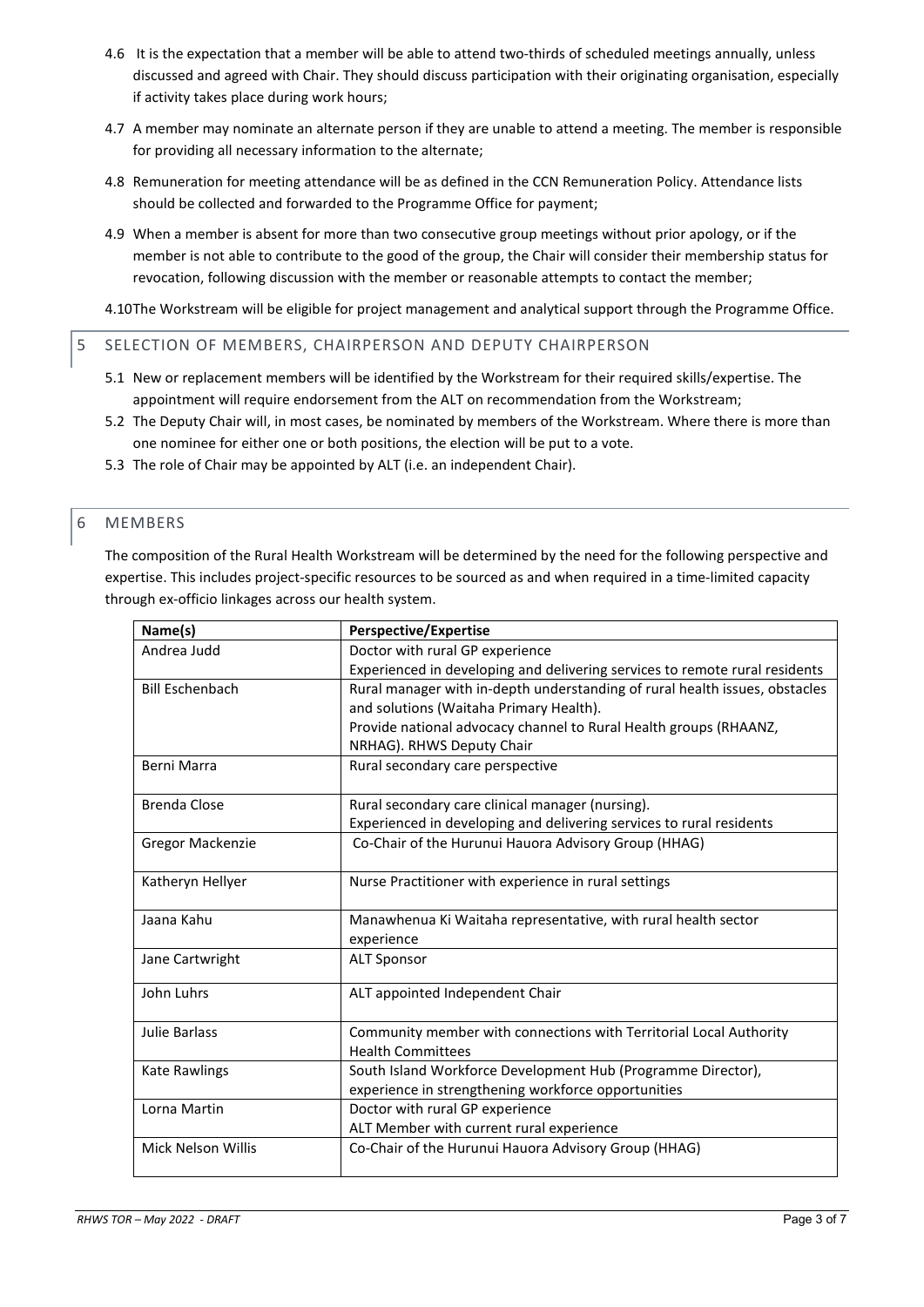| Michael James         | CDHB Funding & Planning staff member familiar with rural issues                                                                        |
|-----------------------|----------------------------------------------------------------------------------------------------------------------------------------|
| <b>Rachel McAllum</b> | <b>Operations Manager Pegasus Health</b>                                                                                               |
| Robert Orchard        | St John Area Operations Manager for North Canterbury                                                                                   |
| Violet Shan           | Community pharmacy. An allied health professional with current<br>experience of service delivery to rural areas including remote rural |
| Vacant                | Youth perspective                                                                                                                      |
| Vacant                | Rural midwifery perspective                                                                                                            |
| Vacant                | Pasifika and/or CALD perspective                                                                                                       |
| <b>Ex Officio</b>     |                                                                                                                                        |
| Emma Crew             | Rural provider - Akaroa                                                                                                                |
| Linda Wensley         | <b>CCN Programme Manager</b>                                                                                                           |
| Julia Mead            | <b>CCN Project Facilitator</b>                                                                                                         |

## **ACCOUNTABILITY**

7.1 The Workstream is accountable to the ALT who will establish direction; provide guidance; receive and approve recommendations.

## 8 WORK PLANS

- 8.1 The Workstream will agree on their annual work plan and submit it to the ALT for approval via the CCN Programme Office. The work plan will be influenced by the CCN Strategic Plan, Ministry of Health annual plan, the District Annual Plan, legislative and other requirements;
- 8.2 The Workstream will actively link with other CCN work programmes where there is common activity, in particular:
	- 8.2.1 Ashburton Service Level Alliance (ASLA)
	- 8.2.2 Health of Older People Workstream (HOPWS)
	- 8.2.3 Community Services Service Level Alliance (CSSLA)
	- 8.2.4 Mental Health Workstream (MHWS)

In addition, proactive connection across all CCN activity will be made on a regular basis, to provide and advocate for rural consideration on specific programmes of work. A feedback loop will be required back to RHWS from any connected alliance on progress, roadblocks and opportunities.

# 9 BUDGET

9.1 The Programme Office will support the development of an operational budget for the Rural Health Workstream, which will be authorised by the ALT.

## 10 FREQUENCY OF MEETINGS

- 10.1 Meeting dates will be arranged annually, taking into consideration ALT meetings; to ensure reporting is current and up to date, and so that members are able to fully participate.
- 10.2 Meetings are usually held 10 weekly per annum, with the option of virtual connection.

## 11 REPORTING

- 11.1 The Workstream will report to the ALT on an agreed schedule via the CCN Programme Office;
- 11.2 Where there is a risk, exception or variance to the Workstream's work plan, or an issue that requires escalation, a paper should be submitted to ALT in a template provided by the CCN Programme Office;
- 11.3 Where there is a new innovation or service recommendation, a paper should be submitted to ALT in a template provided by the CCN Programme Office.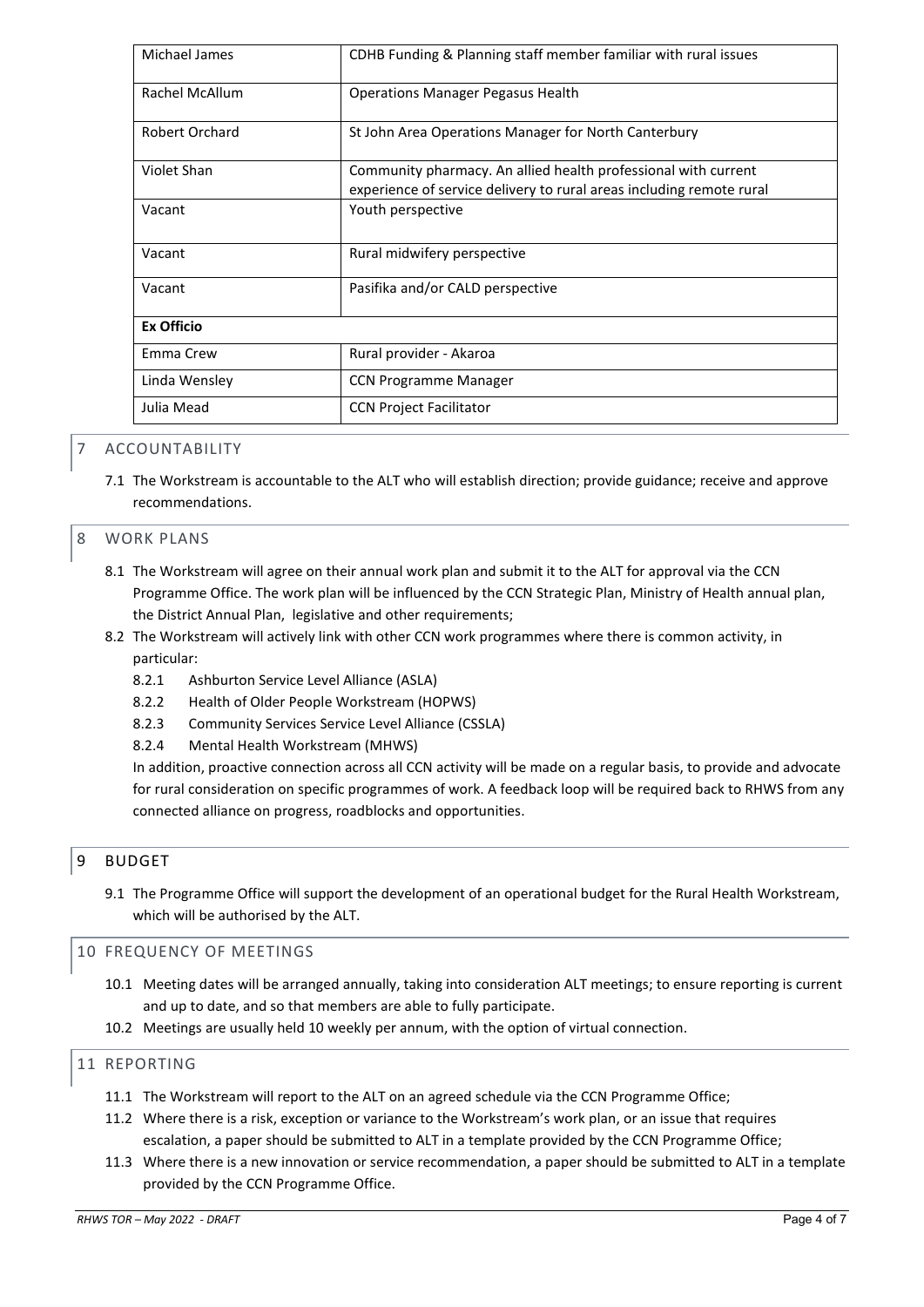11.4 Where applicable, reporting will include progress against or contribution to Ministry of Health Performance and Health Targets.

#### 12 MINUTES AND AGENDAS

- 12.1 Agendas and minutes will be coordinated between the SLA Chair and Facilitator;
- 12.2 Agendas will be circulated no less than 5 working days prior to the meeting, as will any material relevant to the agenda;
- 12.3 Minutes will be circulated to all group members within 5 working days of the meeting and minutes remain confidential whilst 'draft' and until agreed.
- 12.4 Copies of the approved minutes will be provided to the CCN Programme Office for inclusion on the CCN website. Any confidential or sensitive material should be excluded.

#### 13 QUORUM

13.1 The quorum for meetings is half plus one Workstream member from the total number of members of the Workstream.

## 14 CONFLICT OF INTERESTS

- 14.1 Prior to the start of any new Workstream or programme of work, conflict of interests will be stated and recorded on an Interests Register.
- 14.2 Where a conflict of interests exists, the member will advise the Chair and withdraw from all discussion and decision making;
- 14.3 The Interests Register will be a standing item on Workstream agenda's and be available to the Programme Office on request.

#### 15 REVIEW

15.1 These terms of reference will be reviewed annually and may be altered intermittently to meet the needs of its members and the health system.

#### 16 EVALUATION

16.1 Prior to the commencement of any new programme of work, the Workstream will design evaluation criteria to evaluate and monitor on-going effectiveness of Workstream activities. Any evaluation will comply with the evaluations framework outlined by CCN and/or the ALT or CDHB as the funder.

## ROLES & RESPONSIBILITIES

#### 17 CHAIRPERSON

- 17.1 Lead the team to identify and recommend opportunities for service improvement and redesign;
- 17.2 Develop the team to respond to a service need, engaging with key stakeholders and interested parties best suited for the purpose of service innovation;
- 17.3 Work with the project manager/facilitator and/or analyst to produce work plans and other reports as required;
- 17.4 Provide leadership when implementing the group's outputs;
- 17.5 Be well prepared for meetings and work with the project facilitator to guide discussion towards action and/or decision;
- 17.6 Meet with the other CCN leaders to identify opportunities that link or overlap, share information and agree on approaches.

#### 18 ALT MEMBER

- 18.1 Act as a communication interface between ALT and the Workstream;
- 18.2 Participate in the development and writing of papers that are submitted to ALT;
- 18.3 Act as Sponsor of papers to ALT so papers are best represented at the ALT table.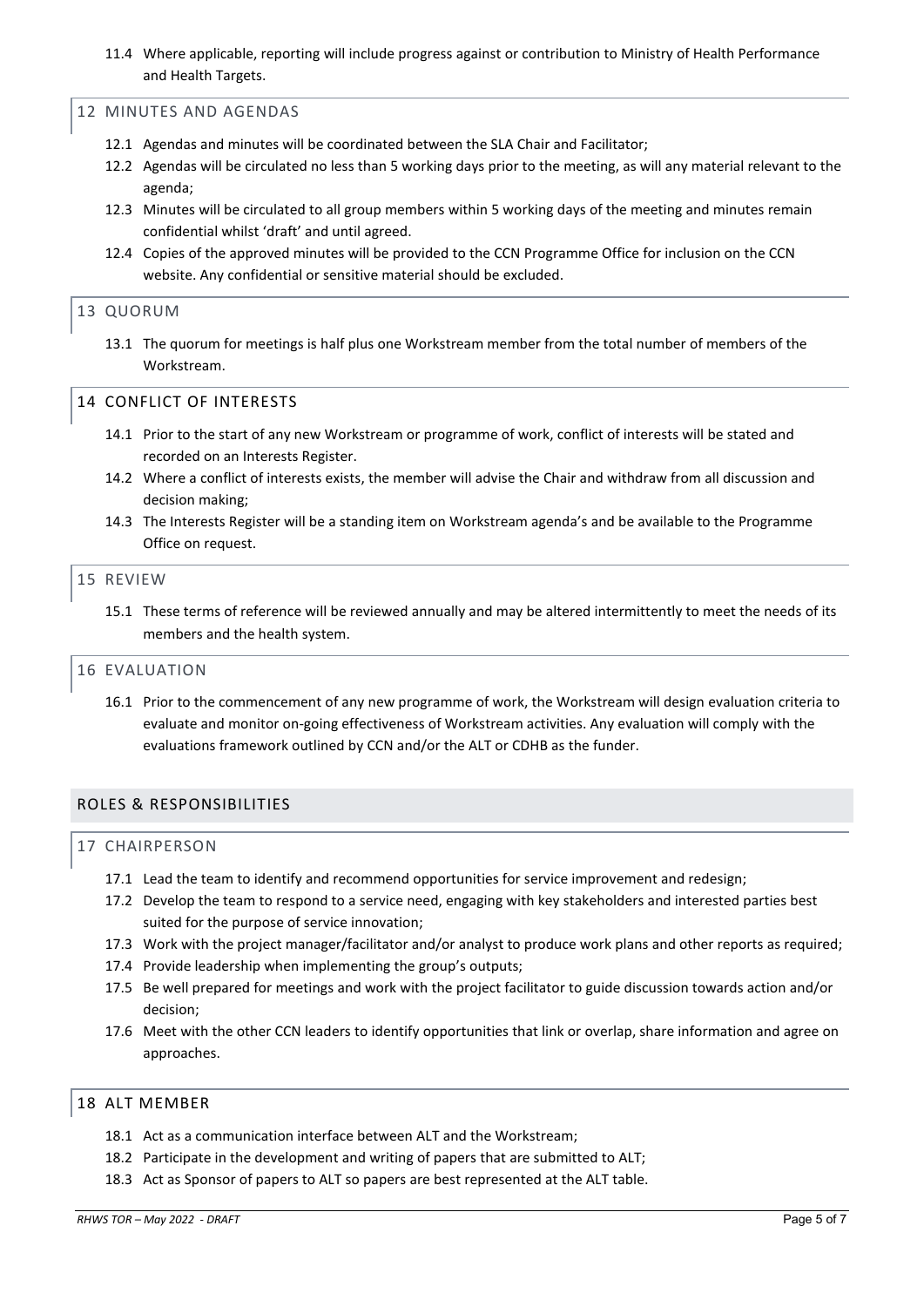## 19 WORKSTREAM MEMBERS

- 19.1 Proactively bring perspective and/or expertise to the Workstream table;
- 19.2 Understand and utilise best practice and alliance principles;
- 19.3 Influence and recommend identified transformational service initiatives;
- 19.4 Develop close relationships with stakeholders and collaborative groups to ensure system-wide innovation and design principles;
- 19.5 Provide advice to the Workstream group and the wider Network (i.e. ALT) as appropriate;
- 19.6 Support the principles of Te Tiriti o Waitangi ;
- 19.7 Actively participate in the annual planning process;
- 19.8 Work as part of the team, share decision making and be well prepared for each meeting.

## 20 PROJECT MANAGER/FACILITATOR

- 20.1 Provide or arrange administrative support;
- 20.2 Support Chair and/or clinical leaders to develop work programmes that will transform services;
- 20.3 Document and maintain work plans and reports to support the group's accountability to the ALT;
- 20.4 Develop project plans and implement with in scope following direction from the group, CCN programme office and/or ALT as appropriate;
- 20.5 Work with the Chair to drive the work plan by providing oversight and coordination, managing the resources and facilitating effective teamwork;
- 20.6 Keep key stakeholders well informed;
- 20.7 Proactively meet reporting and planning dates;
- 20.8 Activity work with other CCN groups to identify opportunities that link or overlap, share information and agree on approaches;
- 20.9 Identify report and manage risks associated with the Workstream work activity.

# 21 PLANNING & FUNDING REPRESENTATIVE

- 21.1 Provide knowledge of the Canterbury Health System;
- 21.2 Support the group to navigate the legislative and funding pathways relevant to the Workstream;
- 21.3 Facilitate access to analytical support for the purpose of evaluation, reporting and monitoring.

## TERMINOLOGY

 Definition of Rural - There are a range of definitions for rural. For the purposes of these Terms of Reference the widely recognised definitions as used by Government agencies apply: Rural with high urban influence; Rural area with moderate urban influence; Rural area with low urban influence; or Highly rural/remote area.

Within the current eligibility for rural subsidy, rural practices are those serving a community that:

- Is in an area defined by Statistics NZ as rural, minor urban, or secondary urban area; and
- Has a population of 15,000 people or less; and
- With a clinic at least 30 km or at least 30 min travel time as calculated by AA Maps from Christchurch Hospital.
- Alliance Leadership Team (ALT) A group of predominantly clinical leaders from across the Canterbury Health System, led by an independent Chair, responsible for the governance of clinically-led alliance service development.
- Alliance Support Team (AST) A group who provides the support function to ALT, providing advice and guidance on the prioritisation and funding of health services that have been recommended by the service level alliances (SLAs) and workstreams (WS).
- Programme Office A small team of employees who provide the day-to-day operational support to ALT, AST, the SLAs and the workstreams. Personnel include: a Programme Director, a Programme Manager, a Communications Team, a